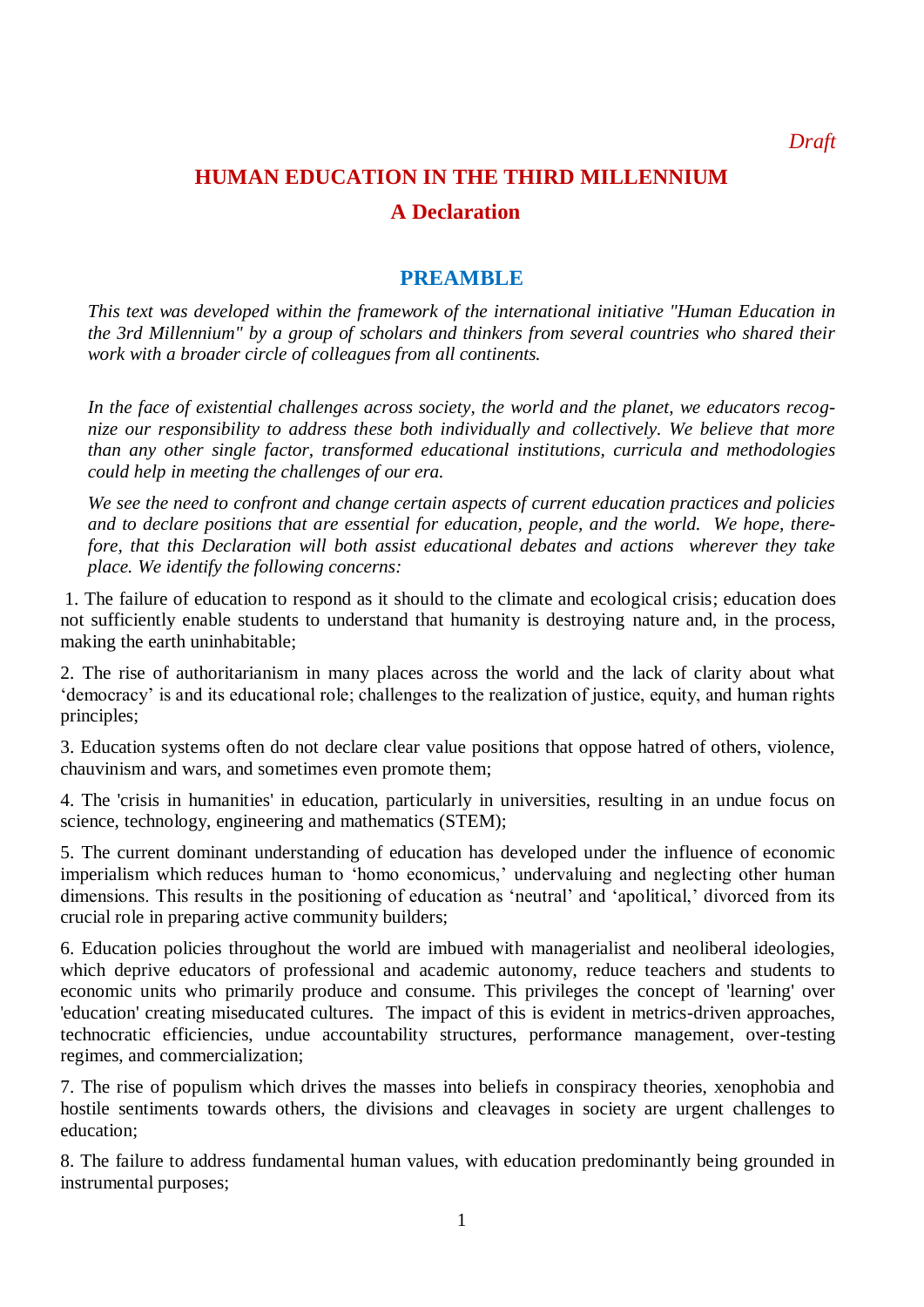9. Education systems are not sufficiently preparing people to question the world but function to produce managed subjects;

10. Education reflects a globalized culture shaped in large part by the Global North, which takes its bearing from the Enlightenment, valuing rationalism and scientific reason as the main drivers of progress, however, they are insufficient and are thus criticized. Education should not be limited to instrumental rationality. It needs meanings inspired by ideals and the long-term prospects of humanity and the Earth.

*This set of concerns prompted the following global declaration.*

#### **BODY**

*Our understanding is built on what has been developing over millennia by different cultures worldwide. It remains essential for people to be enabled to do productive work, to provide for themselves and their dependents, to collaborate with others in common pursuits, and become participating citizens in their communities. Therefore it remains essential to become literate in relevant types of literacy and be exposed to the major disciplines of knowledge as well as ways of thinking and communicating that human beings have developed over the centuries.*

*But at the beginning of the new millennium, the understanding of education and its aims in the face of particular challenges needs to be reconsidered.*

#### **I.**

#### THE HUMAN BEING, SOCIETY, WORLD AND AIMS OF EDUCATION

#### *The human being and the aims of education*

1. There is no education without an implicit or explicit concept of the human being.

2. A significant goal of education is to assist each person to discover what he or she is, in order to learn how to engage with oneself, others, and the world. In doing so, students become aware of their universal features and capacities that all humans share, as well as their individual evolving identity.

3. The task today is rather not to confirm what we are but to confront what we are not and reveal the multiple modes of manipulation (political, economic, informational, cultural, biopolitical) that shape our identity. The task of education is to help realize the importance of such questions as: "What does it mean to be human?" and "What kind of humanity are we developing?" and continue keeping these questions alive since the potential of human beings is inexhaustible.

4. Education now needs to engage with the challenges of a "post-human" era which is likely to bring radical shifts in the concept of a human being, largely due to the continuously developing internet, the 4IR (fourth industrial revolution), cyber technologies, and social media. Thus, today it is especially important to recognize and defend human identity as distinct from machines and artificial intelligence. They are human creations and tools, but it remains for a person to make decisions and ethical choices. Human identity needs to be placed in the context of a renewed relationship with all other living beings on this Earth so that humans learn not to exploit but to integrate with the planet.

5. To be human also implies searching *for what* it means to be human, what people need, desire and strive to achieve. This has been referred to as *eudaimonia* or human flourishing and meaningfulness. Educational ideals, based on being a subject with agency, associated with self-determination and personal autonomy, are essential for this pursuit.

6. One of the aims of education is to recognize and engage with the human need for an inner life, particularly the ethical and spiritual dimensions associated with self-relatedness, self-transformation and self-transcendence, which are uniquely human and go beyond functionalism and instrumentalism.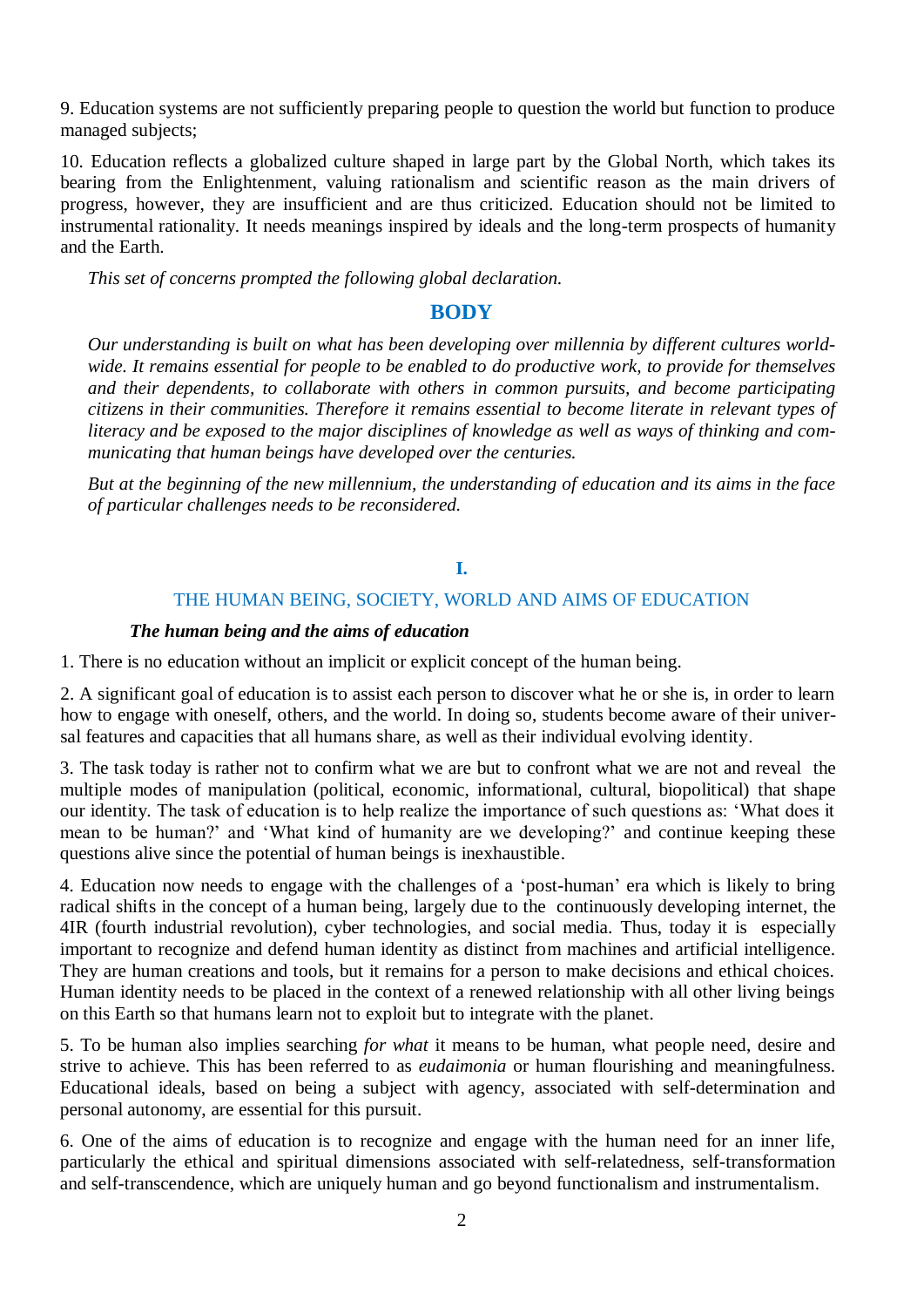## *The world, society and the aims of education*

7. Education has an aim to present to students the world as a living entity, full of challenges but also possibilities, and to enable them to see connections with it, their place in it and human responsibilities towards it.

8. Education is a social institution that initiates students into a common cultural world. Education is needed for every person and society as a whole. Thus, since education is a shared responsibility, civil societies should play their part in shaping the aims of education.

9. Instead of education that prepares students to enter the labour market as human capital and labour resources and socializes them to the existing social and political systems, the relationships between education, society, and the state should evolve within a paradigm of human growth and the development of society.

10. Education is social by its nature and impact. Therefore its essential aim is a social one: the all-round maturing of students as members of society. This should be understood as enabling them to become responsible people participating in public policy life with, and as equals to, policy makers.

11. Since education has a mission of raising future generations, this implies, on the one hand, the transfer and mastery of past collective experience, and on the other hand, a change for the better, that is, for the desired imaginary future.

12. Educational systems are conditioned by the current government and state policy but are, in fact, wider in scope and time frame. The task of education is to promote the improvement of individual and public life, for which it needs to look at the given in terms of change, and to remain open. Thus, education is not about reproducing what exists but about learning to be consciously critical of the 'given' and of narrow 'common sense'. It is also about fighting for ideals.

13. Higher education has the special aims of helping society to address more complex matters and contesting taken-for-granted frameworks.

14. In a globalized world that faces major challenges, the task of cultivating humanity that is maturely motivated, concerned for the future of planet Earth and capable of global mobilization for survival comes to the fore. In this sense, **the development of shared local and global responsibility becomes the main goal in education.**

15. One of the main threats to humanity is violence. Unless human beings learn to live together, peacefully and cooperatively, violence will continue to be experienced in the world, and, indeed, the world may cease to exist. Thus, one educational goal is to examine how hostilities between individuals and groups arise and to advocate for peace and respect amidst diversity and contradiction.

16. For a person to be educated, educational aims related to knowing must include not only a critical capacity and a scientific disposition to objective accounts of the world, but also a complex picture of subjective human relations, desires, feelings and thinking.

*Thus, a salient goal of education includes the growth not just of acquired knowledge and skills, but also, and primarily the growth of the student's personality. And this consists not only of intellectual growth or the growth of freedom and individual opportunities, but a holistic growth, especially with regard to the breadth of motivation, extending to care and concern for the world, as well as a deepening of experience up to spiritual depth.*

*The aims of education are to prepare students to cope with and by themselves through selfregulation and self-formation, not to harm others (non-violence), to be disposed to take responsibility for their society and the world (ethics of responsibility), and exercise this responsibility through professional competencies, social and civil skills and qualities, along with an ability to solve problems and resolve conflicts.*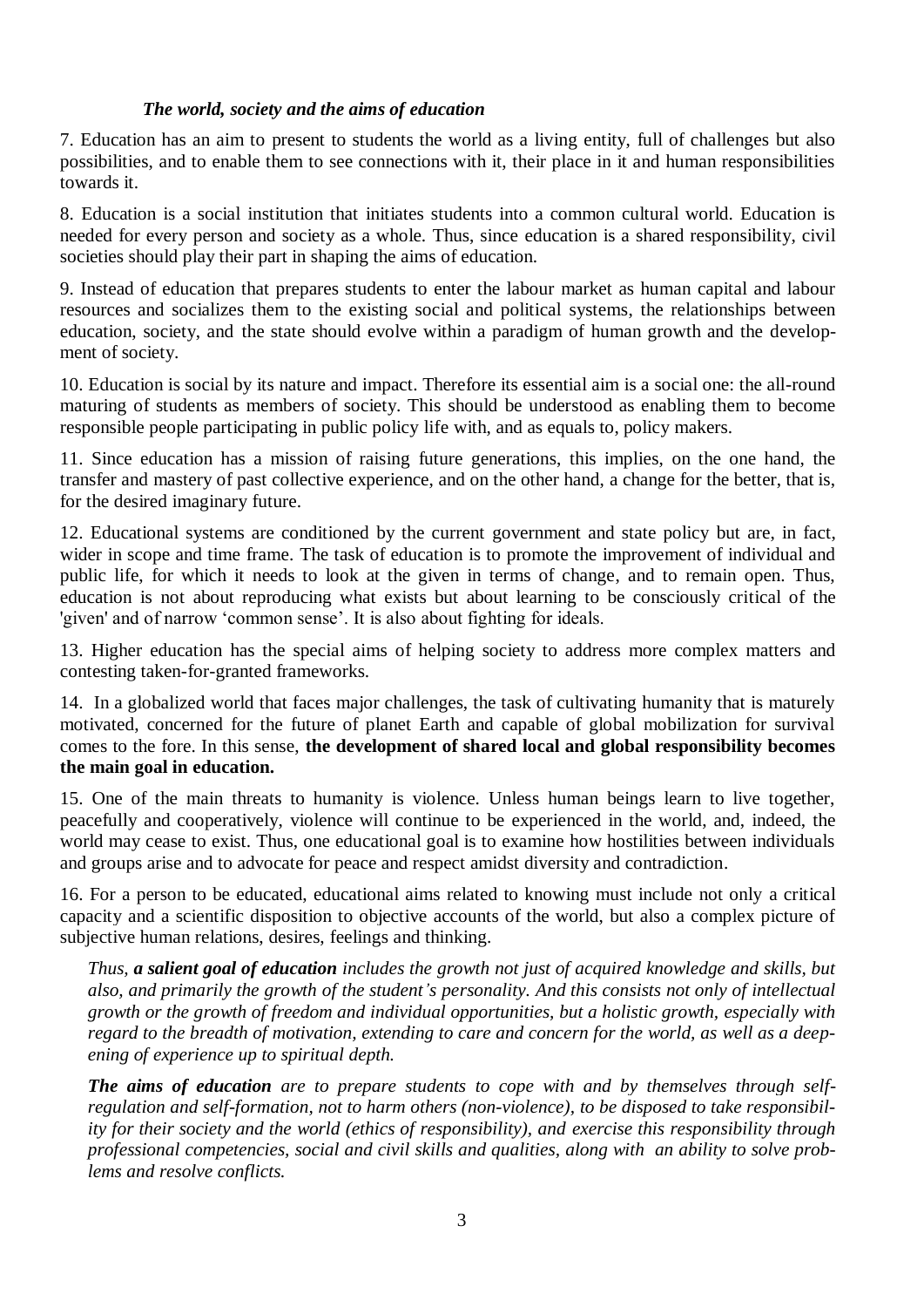#### DEFINING EDUCATION

**II.**

*Education for the 3rd millennium implies the following transformations, based on humanoriented principles. Educators should:*

**1.** educate in accordance with what we humans are, advancing our ability to be with others and with ourselves and to live a meaningful human life. This is an understanding of education in the human dimension. It entails:

teaching what it means to be a human being and about human diversity through reasoned inquiry; going beyond rational knowledge and skills so as to constitute a "whole human" education. This must include bodily awareness, desires, experiences, feelings, intuitions, creativity, relationships, values, and the human ability to accept and take on responsibility. The humanities are essential for all of this. Education should not adopt models of machines and operating systems. Instead, all technologies should be adapted to people;

helping students to believe in the worth and potential of their unique life and in the world's need for them; providing education for an 'inner life' that is distanced from instrumentalization and includes the development of students' self-awareness, values, emotional maturity, empathy and morality, as well as the ability to discover and treasure meanings; cultivating courage in the face of difficulties, complexity, suffering and death;

developing the ability to love something and someone in the world along with friendliness and respect for others;

2. encourage active subjective human nature and agency among students so as to empower them, and help them find themselves in activities;

3. educate for a global human society and for the entire earth, which requires an ethic of collective responsibility and the assimilation of wisdom from diverse traditions that are harmonious with nature;

4. help to reduce violence and hostility and teach peaceful co-existence of individuals and peoples based on commonality and interconnectedness with others;

5. produce critical and responsible citizens who exhibit the best aspects of democratic norms and outlook, teach democracy as a way of life and thought, develop criticality in its fullest sense and not just "critical thinking skills", encouraging students to question the status quo, to deliberate and contest ideals, and suspect propaganda as political lies;

6. enable students to distinguish between information and practical wisdom, discover meanings, differentiate the important from unimportant, and find ways to their own flourishing and that of others, as well as helping them to resist the pressure of unnecessary and/or manipulative information;

7. create just, dialogic and cooperative spaces, cultivate searching, questioning, curiosity and thinking beyond what is taken for granted, together with reflexivity, self-questioning, openness and appreciation of difference;

8. cultivate not only the ascent of children to the values of the adult world, but also the ascent of adults to the values of childhood.

#### *Institutional dimension*

9. The financing of schools and universities should be borne largely by the state, overseen by democratically accountable bodies that answer to the interests of teachers, students, families and communities.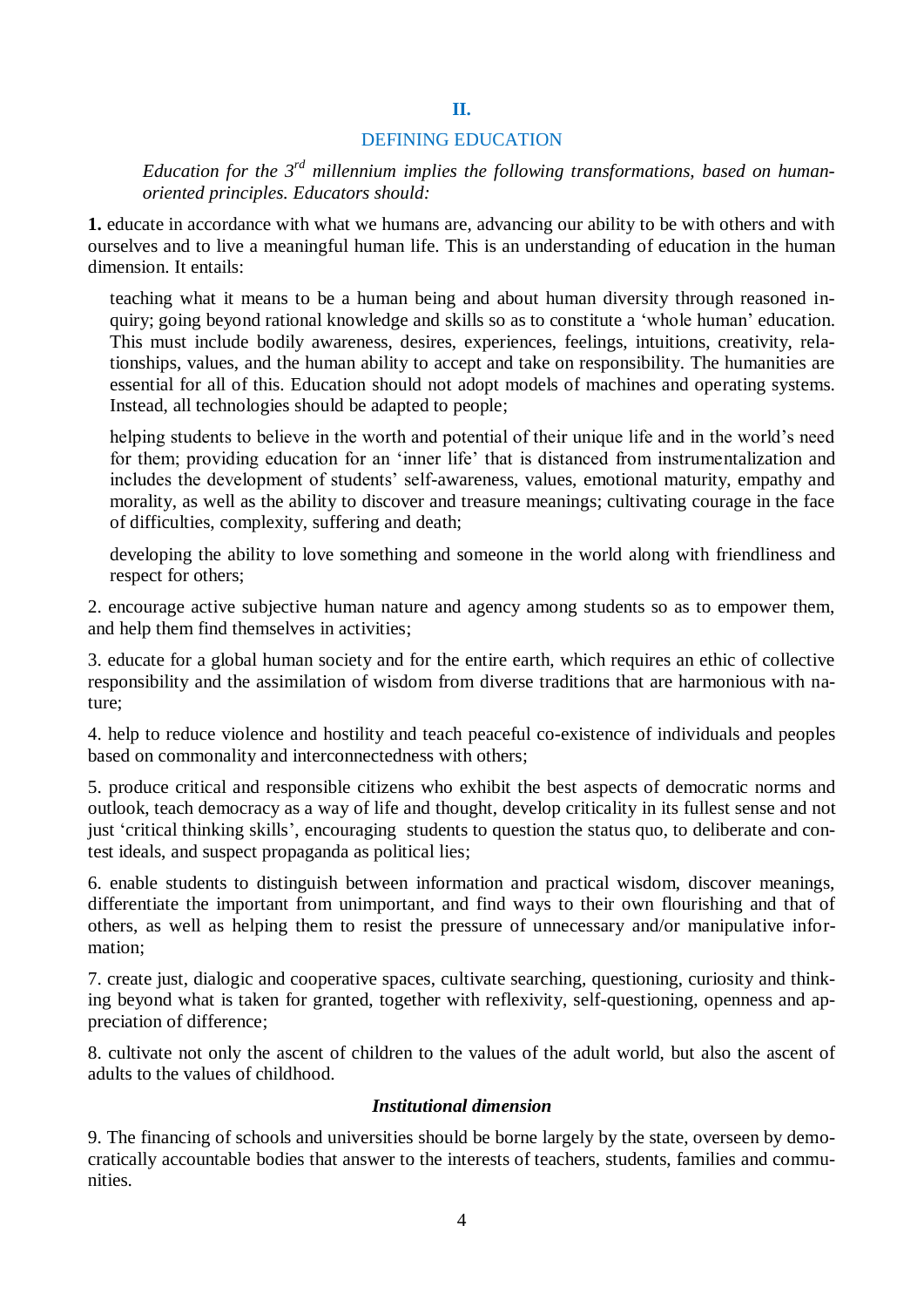10. We need educational institutions that pursue not instrumental but meaningful goals and approaches and give priority to the human factor.

11. Teachers should be regarded as a decisive element and the main treasure of educational institutions, since their personalities serve as a "model of what it is to be human", a source of inspiration and multifaceted influence for students. Teacher education as the development of a professional personality should encourage imagination, reflection, openness, dialogue, as well as the search for personal meanings and values.

12. Teachers require respect, trust, peace, and security in their work environment. Management should adopt more of a language of mutuality, nurture and encouragement to better ensure that their teachers can flourish. Teachers and administrators should be accountable to each other.

13. Educational policy should recognize and reduce the overwhelming workload and demands that many accountability frameworks place upon educators. Moreover, educational policy should include educators' own voices as an active force.

14. The ideal of autonomy in education can be embodied only through autonomous teachers being accorded professional freedoms in autonomous, democratically managed institutions.

15. Today, the idea of de-schooling and forms of non-school education are gaining momentum. Yet schooling remains important as a public system ensuring universal access to our human heritage, as well as a channel for socialization, preparing students to take responsibility for their freedom.

16. The examination system should primarily serve educational purposes and aid students" full development. Schools, universities and teachers are each unique and must be valued as such, and not judged just by their ratings or by some arbitrary quantitative system. The norms of performance and assessment of teachers should be developed with their participation.

## *The relational dimension of teachers, students, and others*

## *implies:*

17. respect for teachers" agency, attention to the intrinsic motivation of all adults who bear responsibility for the education of children, without subjecting them to undue management disciplines, relational norms of a learning professional community;

18. a non-hierarchical interpersonal teaching-learning environment, free from any form of coercion and violence;

19. empathy as a norm and a necessary framework for pedagogical practice; recognition of the emotions of students and teachers;

20. a caring approach, supporting students in their development with attention to the challenges that students face and to what is happening in society.

## *The educational activity dimension*

## *should include:*

21. a pedagogy of change implying transformative learning and a pedagogy of self-transcendence, as the educational process implies transformation for students through overcoming one"s own limitations and, thus, involving self-liberation;

22. an awareness pedagogy, which is a process of mastering one's own milieu and oneself, in learning concentration, self-awareness, self-regulation, self-actualization;

23. a pedagogy of responsibility aimed at the discovery by students of their own freedom and role in the world;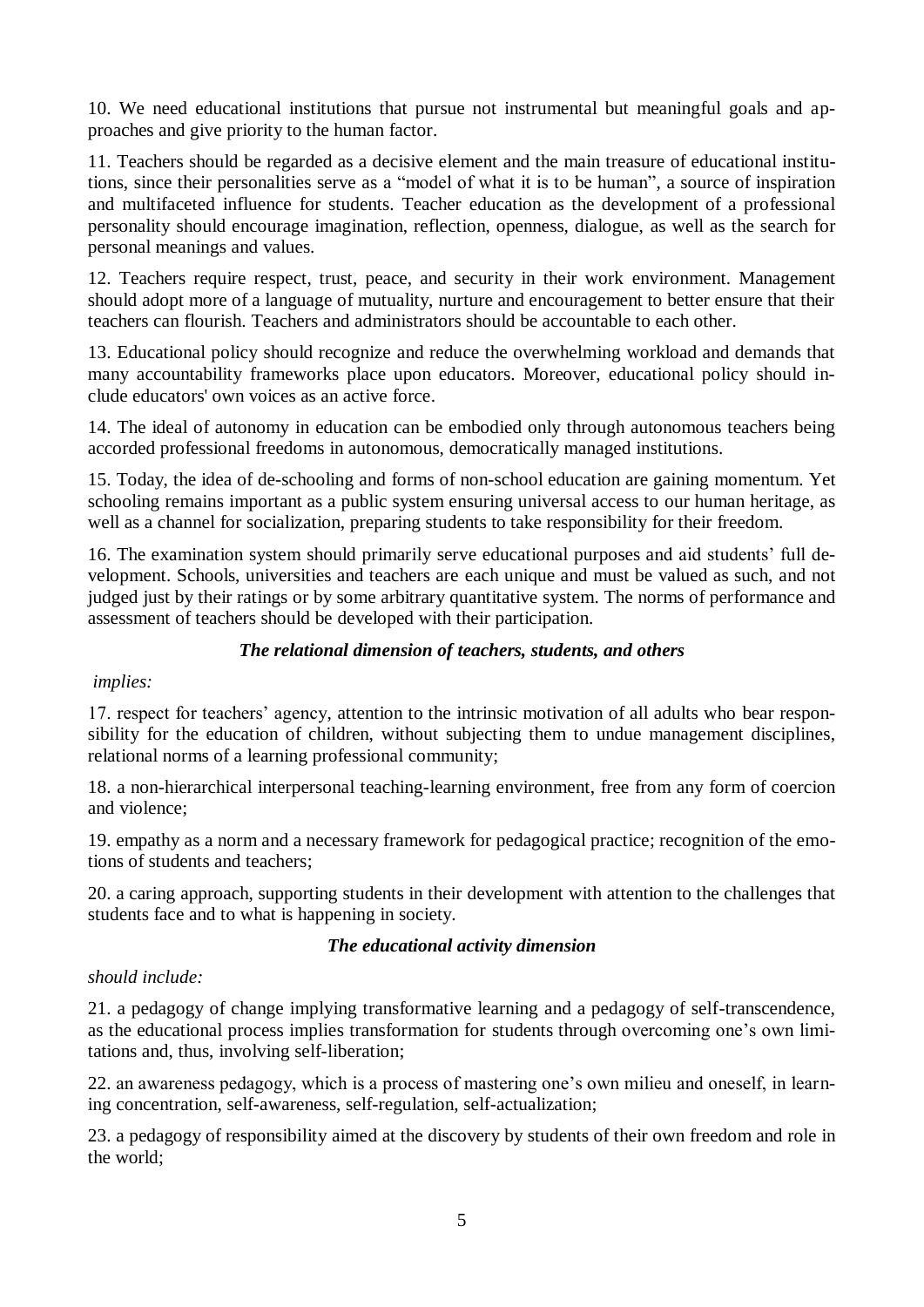24. an activity-based education and an experiential pedagogy, founded on the students' activities and their experiences within and, often, outside formal arrangements;

25. an agonistic pedagogy (agon - Greek: fight) teaching students to identify contradictions in a complex world and learn from conflicts rather than ignore them. The ability to struggle is significant, particularly in education where it implies confronting one's own habitual manner of being, prejudices, and naivety;

26. a meaning–making pedagogy helping students discover meanings and create a system of personally and socially grounded meanings;

27. a diversity pedagogy, meeting the diversity of students, dialogical in nature, using not just "knowledge" but "knowledges" plural and not one, but many pedagogical models;

28. the use of extracurricular and informal student learning in on-course programs to enrich the educational experience;

29. learning, with teachers and students exploring together as co-learners, and with teachers maintaining the openness to learning from students, to diverse ways of thinking, articulating and implicit being;

30. teaching young people how to interpret data, understand the function of information algorithms as a cultural creation, and how to create their own algorithms;

31. in today"s world of visual culture, using images to develop students" imaginations and teaching them how to deal with images not only as information but as a cultural reality, and how to overcome the bewitching qualities of images.

## *Primary level of education*

*Preschool and primary school education should* 

32. create a nest for the growth of the child, especially in terms of personality;

33. rely on, and cultivate further, the natural openness of children, their inclination to responsiveness, sympathy and closeness to nature;

34. model human norms in relation to people, themselves, nature and living beings, and also technical devices;

35. encourage children to create, explore and discover, while allowing them to make mistakes.

#### *Secondary level of education*

#### *Schooling/ Educators should*

**36.** push the boundaries of the formal and hidden curriculum from skills training and preparation for work towards personal development, citizenship education and values education;

37. broaden the approach to current problems under discussion from a national perspective to an international perspective and a concern for the whole world;

38. encourage students to value the public good, human rights, democratic values, and inculcate an engagement with democratic procedures such as elections, etc.;

39. in the modern information society, teach students to inquire, search for meaning and know things as interconnected, in particular, how they are connected to the students themselves;

40. respect religious and ethnic diversity in school;